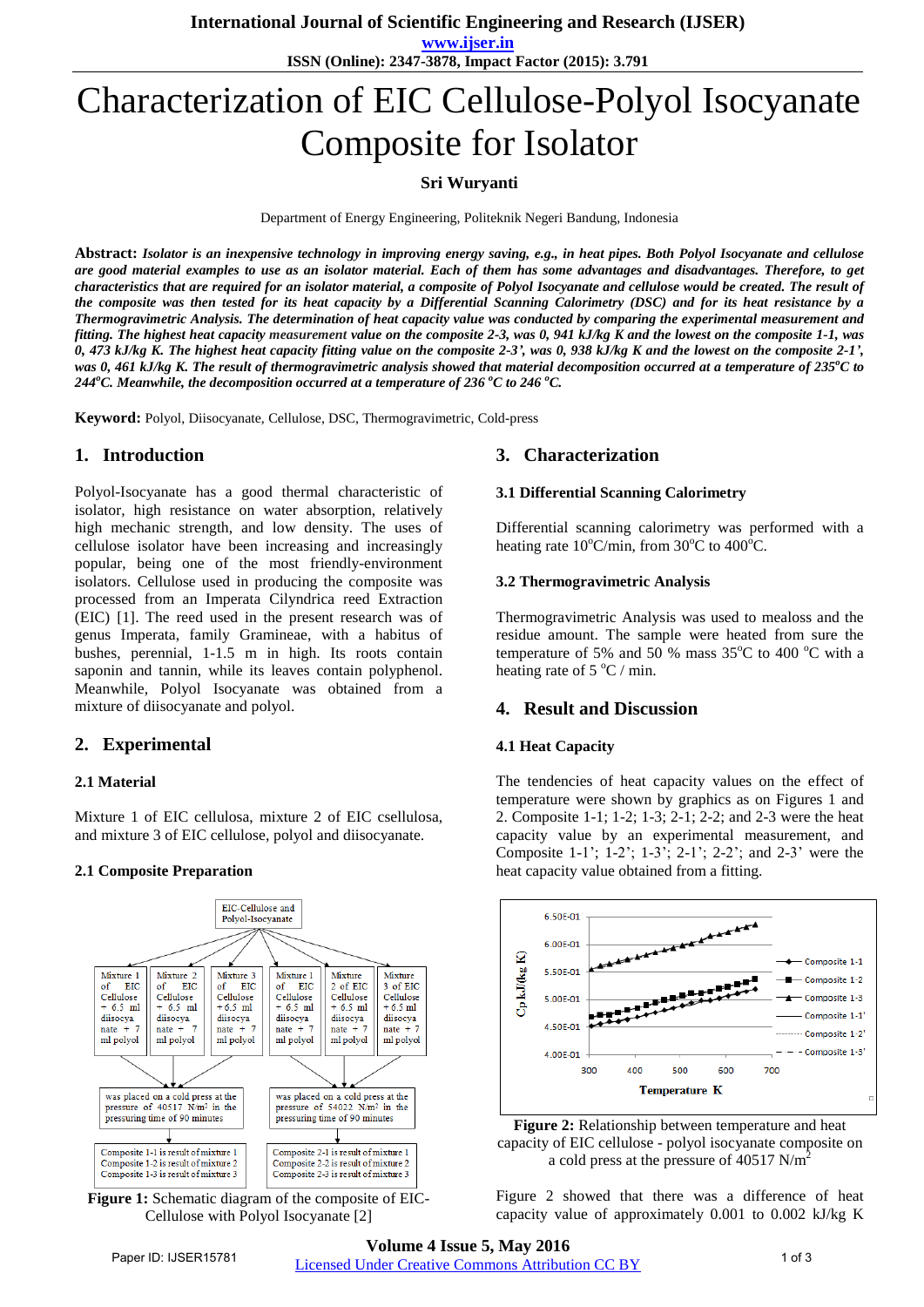between one obtained by experimental measurement and one obtained by fitting. The fitting computation was compatible with the result of graphic that indicated a tendency of forming a straight line. Thus, the material of produced composite was affected by the contribution of vibration effect [2], and the contribution of electron effect [3].



**Figure 3:** Relationship between temperature and heat capacity of EIC cellulose - polyol isocyanate composite on a cold press at the pressure of  $54022$  N/m<sup>2</sup>

Figure 3 showed that there was a difference of heat capacity value of approximately 0.003 to 0.012 kJ/kg K between one obtained by experimental measurement and one obtained by fitting. Fig. 1 and 2 showed that the higher the temperature, the higher the heat capacity value. This is because the values of heat capacity had never approached a value asymptomatically but rather been steadily growing with each increase in temperature because thermodynamically the values of heat capacity are directly proportional to thermal expansion  $(\beta)^2$ , that is, the higher the temperature, the higher β value.

## **4.2 Thermal Gravimetric Analysis (TGA)**

The derivative of the decreases in material mass was found to show decomposition process. The result of test was a graphic of the correlation between temperature and the percentage of decrease in mass. TGA test was intended to determine the heat resistance of composite material. The heat resistance is the beginning of the occurrence of decomposition at the on-set. The result of test on the composite material pressed with pressures of  $40517$  N/m<sup>2</sup> and  $54022$  N/m<sup>2</sup> was described as a correlation between temperature and mass reduction, as shown in Fig. 1 and 2.



**Figure 4:** TGA of EIC cellulose- polyol isocyanate composite on a cold press at the pressure of 40517 N/m<sup>2</sup>

Figure 4 showed that the material decomposition began to occur at  $235^{\circ}$ C to  $244^{\circ}$ C and Fig. 4 showed that the material decomposition began to occur at  $236\,^{\circ}\text{C}$  to  $246\,^{\circ}\text{C}$ . Cellulose usually undergoes degradation from a temperature of  $250^{\circ}$ C to 400 °C [4]. The parameters affected degradation levels and produced various types and number of olygomer [5]. The result of test indicated that the material was resistant to heat till  $246^{\circ}$ C. Thus, the material has met one of the thermal isolator at moderate temperatures,  $90 - 325^{\circ}$ C.



**Figure 5:** TGA of EIC cellulose- polyol isocyanate composite on a cold press at the pressure of  $54022$  N/m<sup>2</sup>

The result of a TGA test of the composite of EIC cellulose and polyol-isocyanate revealed that before the occurrence of decomposition at a temperature of 235  $\mathrm{^{\circ}C}$  to 246 $\mathrm{^{\circ}C}$  a loss of mass had taken place. It was caused by the dissolution of bond in the material which is dissoluble at low temperatures and the existence of volatiles or materials which are dissoluble at low temperatures (below  $40^{\circ}$ C).

# **5. Conclusions**

It can be concluded that the composite 2-3 was the best results, which have the highest thermal capacity, i.e. 0, 941 kJ/kg.K and the highest resistance of heat at  $246^{\circ}$ C.

# **References**

- [1] SRI Wuryanti, SUHARDJO Poertadji**,** BAMBANG Soegijono and HENRY Nasution, Experimental Investigation on the Thermal Insulation Properties of EIC – Cellulose, Applied Mechanics and Materials, Vol. 554 pp 322-326, 2014.
- [2] Sri Wuryanti, Mechanical and Morphological Properties of Cellulose and Polyol-Isocyanate Composites for Isolator, IJSR, Vol 4 pp 226-228, 2015.
- [3] S. Saeki, M.Tsubokawa and T.Yamaguchi, Semi empirical equation on temperature dependence of heat capacity for polymers and simple liquids, Polymers, Vol 30, p 156-160, 1988.
- [4] Kittle C, Introduction to solid state physics,  $5<sup>th</sup>$  ed, John-Wiley, New York, 1976.
- [5] Randriamanantena, T., F. L. Razafindramisa, G. Ramanantsizehena, A. Bernes, and C. Lacabane, Thermal behaviour of three woods of Madagascar by thermogravimetric analysis in inert atmosphere,